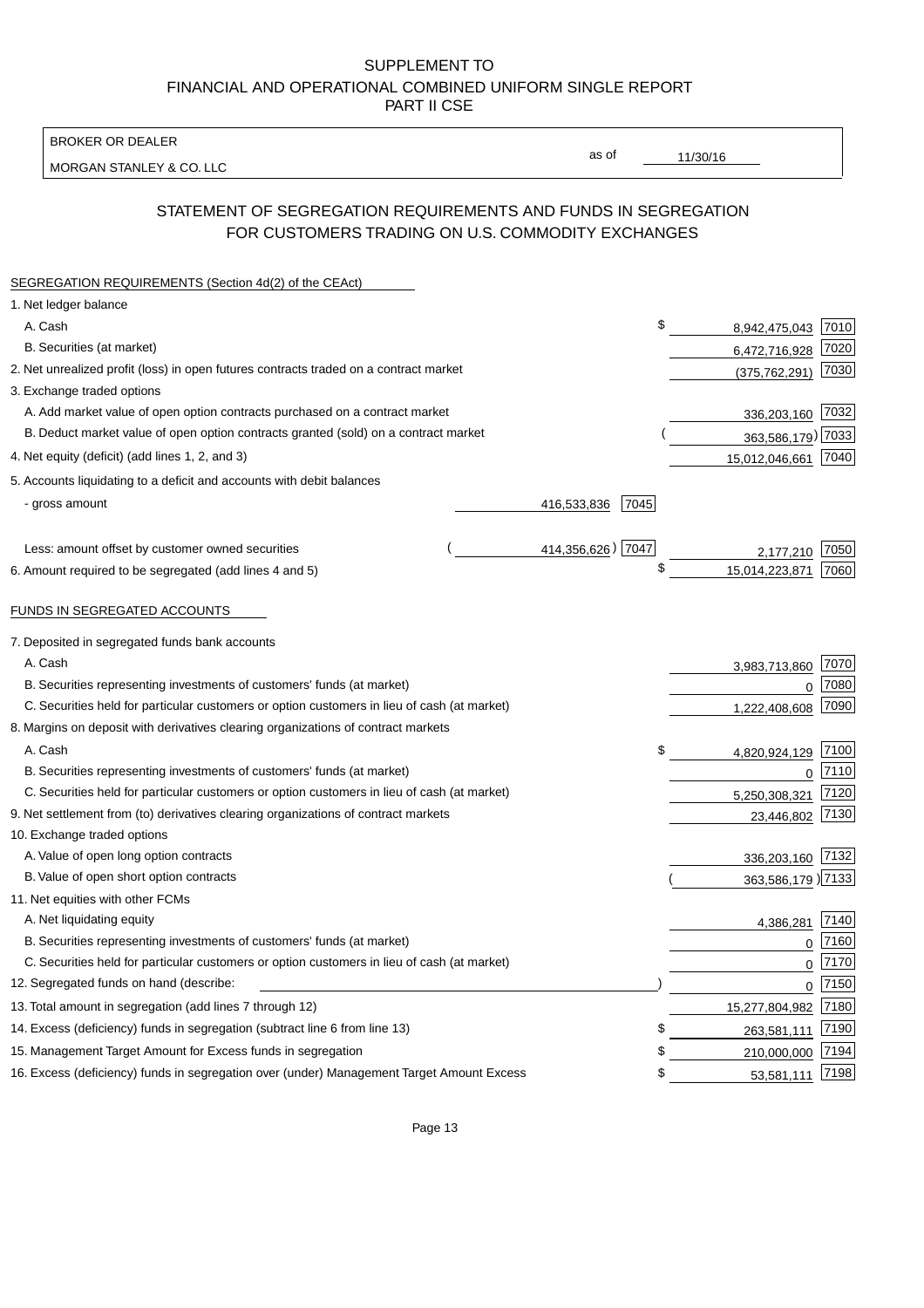| <b>BROKER OR DEALER</b>                           |                                        | as of                                                          |           |
|---------------------------------------------------|----------------------------------------|----------------------------------------------------------------|-----------|
| MORGAN STANLEY & CO. LLC                          |                                        | 11/30/16                                                       |           |
|                                                   | FOR CUSTOMERS' DEALER OPTIONS ACCOUNTS | STATEMENT OF SEGREGATION REQUIREMENTS AND FUNDS IN SEGREGATION |           |
| 1. Amount required to be segregated in accordance |                                        |                                                                |           |
| with Commission regulation 32.6                   |                                        | \$                                                             | $0$  7200 |
| 2. Funds in segregated accounts                   |                                        |                                                                |           |
| A. Cash                                           | \$                                     | $0$  7210                                                      |           |
| B. Securities (at market)                         |                                        | $0$  7220                                                      |           |
| C. Total                                          |                                        |                                                                | 7230      |
| 3. Excess (deficiency) funds in segregation       |                                        |                                                                |           |
| (subtract line 2.C from line 1)                   |                                        |                                                                | 0 7240    |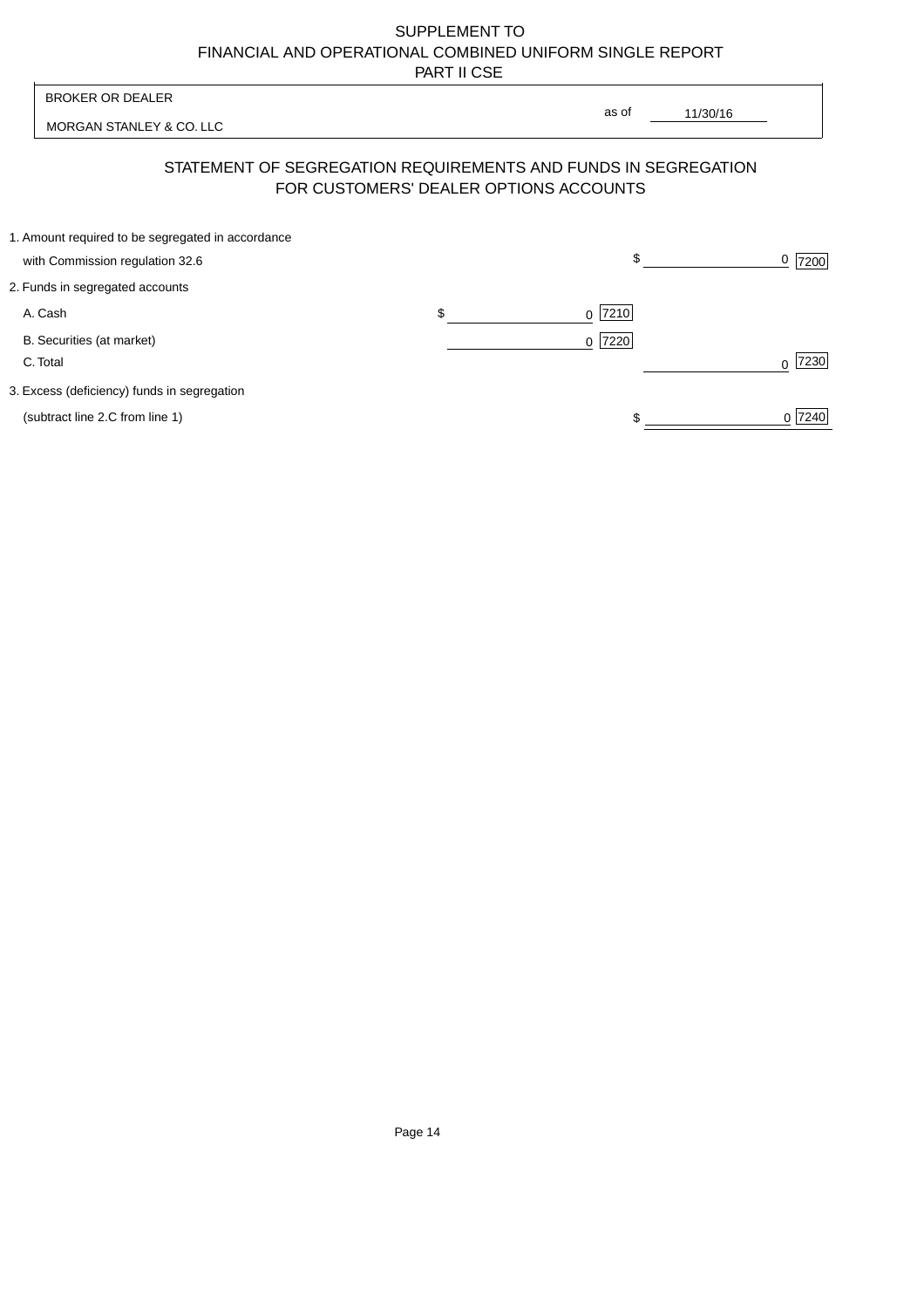PART II CSE

| BROKER OR DEALER         |       |          |
|--------------------------|-------|----------|
| MORGAN STANLEY & CO. LLC | as of | 11/30/16 |

## STATEMENT OF SECURED AMOUNTS AND FUNDS HELD IN SEPARATE ACCOUNTS PURSUANT TO COMMISSION REGULATION 30.7

#### FOREIGN FUTURES AND FOREIGN OPTIONS SECURED AMOUNTS

| Amount required to be set aside pursuant to law, rule or regulation of a foreign government<br>or a rule of a self-regulatory organization authorized thereunder |  |                    | \$<br>0                  | 7305 |
|------------------------------------------------------------------------------------------------------------------------------------------------------------------|--|--------------------|--------------------------|------|
| 1. Net ledger balance - Foreign Futures and Foreign Option Trading - All Customers                                                                               |  |                    |                          |      |
| A. Cash                                                                                                                                                          |  |                    | \$<br>2,661,184,911      | 7315 |
| B. Securities (at market)                                                                                                                                        |  |                    | 1,173,362,180            | 7317 |
| 2. Net unrealized profit (loss) in open futures contracts traded on a foreign board of trade                                                                     |  |                    | 670,169,928              | 7325 |
| 3. Exchange traded options                                                                                                                                       |  |                    |                          |      |
| A. Market value of open option contracts purchased on a foreign board of trade                                                                                   |  |                    | 16,941,197               | 7335 |
| B. Market value of open contracts granted (sold) on a foreign board of trade                                                                                     |  |                    | (7, 312, 832)            | 7337 |
| 4. Net equity (deficit) (add lines 1.2. and 3.)                                                                                                                  |  |                    | \$<br>4,514,345,384 7345 |      |
| 5. Accounts liquidating to a deficit and accounts with                                                                                                           |  |                    |                          |      |
| debit balances - gross amount                                                                                                                                    |  | 7351<br>12,579,481 |                          |      |
| Less: amount offset by customer owned securities                                                                                                                 |  | 10,651,222) 7352   | 1,928,259                | 7354 |
| 6. Amount required to be set aside as the secured amount - Net Liquidating Equity Method (add lines 4 and 5)                                                     |  |                    | \$<br>4,516,273,643      | 7355 |
| 7. Greater of amount required to be set aside pursuant to foreign jurisdiction (above) or line 6.                                                                |  |                    | \$<br>4,516,273,643      | 7360 |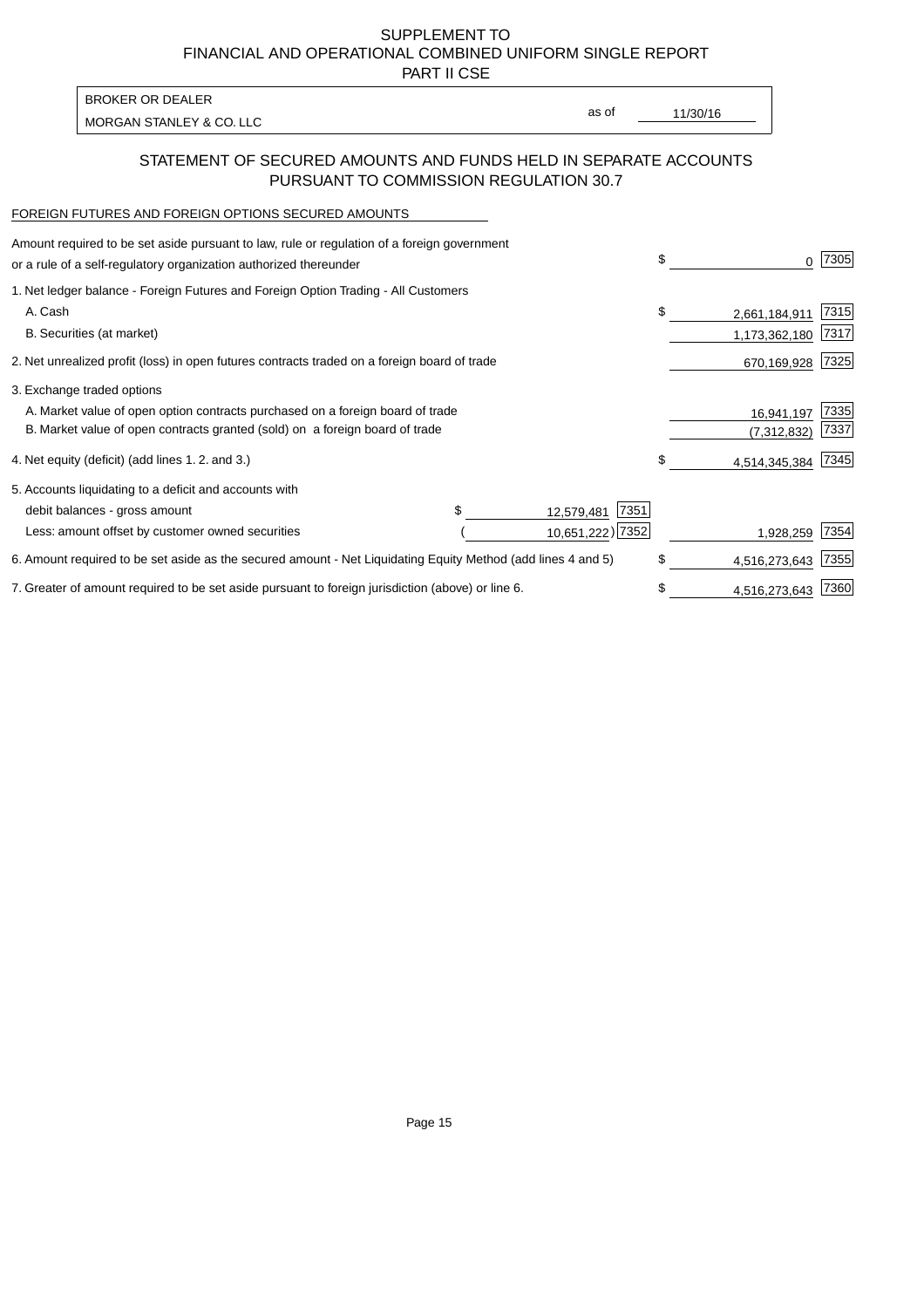BROKER OR DEALER

MORGAN STANLEY & CO. LLC

11/30/16 as of

# STATEMENT OF SECURED AMOUNTS AND FUNDS HELD IN SEPARATE ACCOUNTS PURSUANT TO COMMISSION REGULATION 30.7

### FUNDS DEPOSITED IN SEPARATE REGULATION 30.7 ACCOUNTS

| 1. Cash in banks                      |                                                                                        |      |                                   |            |                    |
|---------------------------------------|----------------------------------------------------------------------------------------|------|-----------------------------------|------------|--------------------|
| A. Banks located in the United States |                                                                                        |      | \$<br>528,502,982 7500            |            |                    |
|                                       | B. Other banks qualified under Regulation 30.7                                         |      |                                   |            |                    |
| Name(s):<br>0                         |                                                                                        | 7510 | 735,488,292 7520 \$               |            | 1,263,991,274 7530 |
| 2. Securities                         |                                                                                        |      |                                   |            |                    |
|                                       | A. In safekeeping with banks located in the United States                              |      | \$<br>319,349,735 7540            |            |                    |
|                                       | B. In safekeeping with other banks qualified under Regulation 30.7                     |      |                                   |            |                    |
| Name(s):<br>0                         |                                                                                        | 7550 |                                   | $0$ 7560   | 319,349,735 7570   |
|                                       | 3. Equities with registered futures commission merchants                               |      |                                   |            |                    |
| A. Cash                               |                                                                                        |      | \$                                | $0$ 7580   |                    |
| <b>B.</b> Securities                  |                                                                                        |      |                                   | $0$ 7590   |                    |
|                                       | C. Unrealized gain (loss) on open futures contracts                                    |      |                                   | $0$ 7600   |                    |
| D. Value of long option contracts     |                                                                                        |      |                                   | $0$ 7610   |                    |
| E. Value of short option contracts    |                                                                                        |      |                                   | $0$ ) 7615 | 0 7620             |
|                                       | 4. Amounts held by clearing organizations of foreign boards of trade                   |      |                                   |            |                    |
| Name(s):                              | <u> 1980 - Johann Barn, mars an t-Amerikaansk kommunister (</u>                        | 7630 |                                   |            |                    |
| A. Cash                               |                                                                                        |      | \$                                | 0 7640     |                    |
| <b>B.</b> Securities                  |                                                                                        |      |                                   | $0$ 7650   |                    |
|                                       | C. Amount due to (from) clearing organizations - daily variation                       |      |                                   | $0$ 7660   |                    |
| D. Value of long option contracts     |                                                                                        |      |                                   | $0^{7670}$ |                    |
| E. Value of short option contracts    |                                                                                        |      |                                   | $0$ ) 7675 | $0^{7680}$         |
|                                       | 5. Amounts held by members of foreign boards of trade                                  |      |                                   |            |                    |
| Name(s):<br>0                         |                                                                                        | 7690 |                                   |            |                    |
| A. Cash                               |                                                                                        |      | \$<br>1,608,008,109 7700          |            |                    |
| <b>B.</b> Securities                  |                                                                                        |      | 854,012,445 7710                  |            |                    |
|                                       | C. Unrealized gain (loss) on open futures contracts                                    |      | 670, 157, 878 7720                |            |                    |
| D. Value of long option contracts     |                                                                                        |      | 16,941,197 7730                   |            |                    |
| E. Value of short option contracts    |                                                                                        |      | $(7,312,832)$ <sup>)</sup> [7735] |            | 3,141,806,797 7740 |
|                                       | 6. Amounts with other depositories designated by a foreign board of trade              |      |                                   |            |                    |
| Name(s):<br>0                         |                                                                                        | 7750 |                                   |            | 0 7760             |
|                                       |                                                                                        |      |                                   |            | 0 7765             |
|                                       | 8. Total funds in separate section 30.7 accounts                                       |      |                                   | \$         | 4,725,147,806 7770 |
|                                       | 9. Excess (deficiency) set Aside Funds for Secured Amount (subtract Line 7 Secured     |      |                                   |            |                    |
| Statement page 15 from Line 8)        |                                                                                        |      |                                   | \$         | 208,874,163 7380   |
|                                       | 10. Management Target Amount for Excess funds in separate section 30.7 accounts        |      |                                   | \$         | 160,000,000 7780   |
|                                       | 11. Excess (deficiency) funds in separate 30.7 accounts over (under) Management Target |      |                                   | \$         | 48,874,163 7785    |